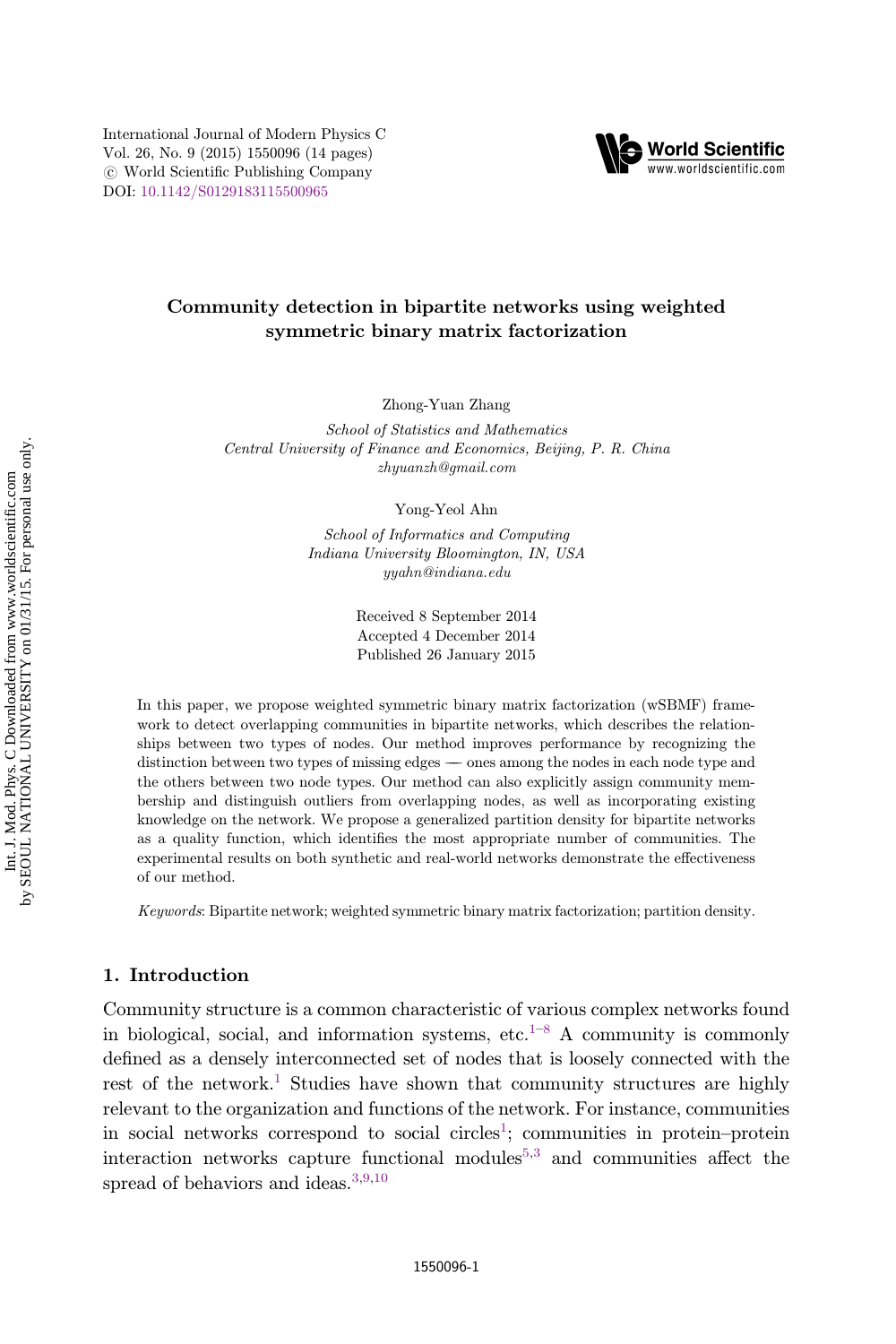#### $Z.-Y.$  Zhang  $\mathcal{B}$  Y.-Y. Ahn

Although numerous community detection methods have been proposed, relatively few methods are designed for bipartite networks.<sup>11–[17](#page-12-0)</sup> A bipartite network  $G(\Delta, \Gamma, E)$ <br>contains two disjoint types of podes. A and  $\Gamma$  and the edge set E connecting the two contains two disjoint types of nodes,  $\Delta$  and  $\Gamma$ , and the edge set E connecting the two parts. There is no edge among vertices in  $\Delta$  and among those in  $\Gamma$ . Many systems can be naturally modeled as bipartite networks.<sup>[14,18](#page-12-0)</sup> For instance, a metabolic network can be considered as a bipartite network of reactions and metabolites.[19](#page-12-0) Many unipartite networks are derived from bipartite ones. For instance, a scientific collaboration network is derived from an author-paper bipartite network.[20](#page-12-0) A community in a bipartite network  $G(\Delta, \Gamma, E)$  can be defined as a set of nodes — from both  $\Delta$  and  $\Gamma$  that are denoted interconnected. Pinertite community detection is not neces.  $\Gamma$  — that are densely interconnected. Bipartite community detection is not neces-<br>sarily equivalent to unipartite community detection on the projected networks, be sarily equivalent to unipartite community detection on the projected networks, be-cause the projection often destroys important information.<sup>[12,14,21](#page-12-0)</sup> Here, we would like to point out the difference between the missing edge among  $\Delta$  and among  $\Gamma$ , and that between  $\Delta$  and  $\Gamma$ . Imagine a network of people and their affiliations. With complete information about people's affiliation, the absence of edge  $(i, j)(i \in \Delta, j \in \Gamma)$  means that the person  $i$  does not belong to the organization  $j$ . However, the absence of edge  $(i, k)$   $(i, k \in \Delta)$  simply indicates that we do not know the direct social relationships between  $i$  and  $k$ .

In our previous work, we proposed the Symmetric Binary Matrix Factorization (SBMF) to detect overlapping communities in unipartite networks and demon-strated its effectiveness.<sup>[22](#page-12-0)</sup> In this paper, we propose weighted Symmetric Binary Matrix Factorization (wSBMF) model to detect overlapping communities in bipartite networks. The model can differentiate between the two kinds of missing edges in the bipartite network to improve detecting performance. The model allows us explicitly to assign community membership to nodes and distinguish outliers from overlapping nodes while providing a way to analyze the strength of membership and incorporate existing information. To quantify the goodness of the communities that we found, we generalize partition density and use it to select the most appropriate number of communities.

#### 2. Methods

## 2.1. Weighted symmetric binary matrix factorization

The adjacency matrix of an undirected and unweighted simple graph  $G$  with  $n$  nodes can be defined as:

$$
A_{ij} = \begin{cases} 1, & \text{if } i \sim j, \\ 0, & \text{if } i = j \text{ or } i \not\sim j, \end{cases}
$$

where  $i \sim j$  means there is an edge and  $i \not\sim j$  means there is no edge.<br>Imagina an unrupicated and undirected binaritie petrucyl:  $C(\Lambda, \Gamma)$ 

Imagine an unweighted and undirected bipartite network  $G(\Delta, \Gamma, E)$ , which has  $n_{\Delta}$  and  $n_{\Gamma}$  nodes in  $\Delta$  and  $\Gamma$ , respectively, and an edge set E connecting the two parts. The corresponding adjacency matrix A can be split into four blocks after the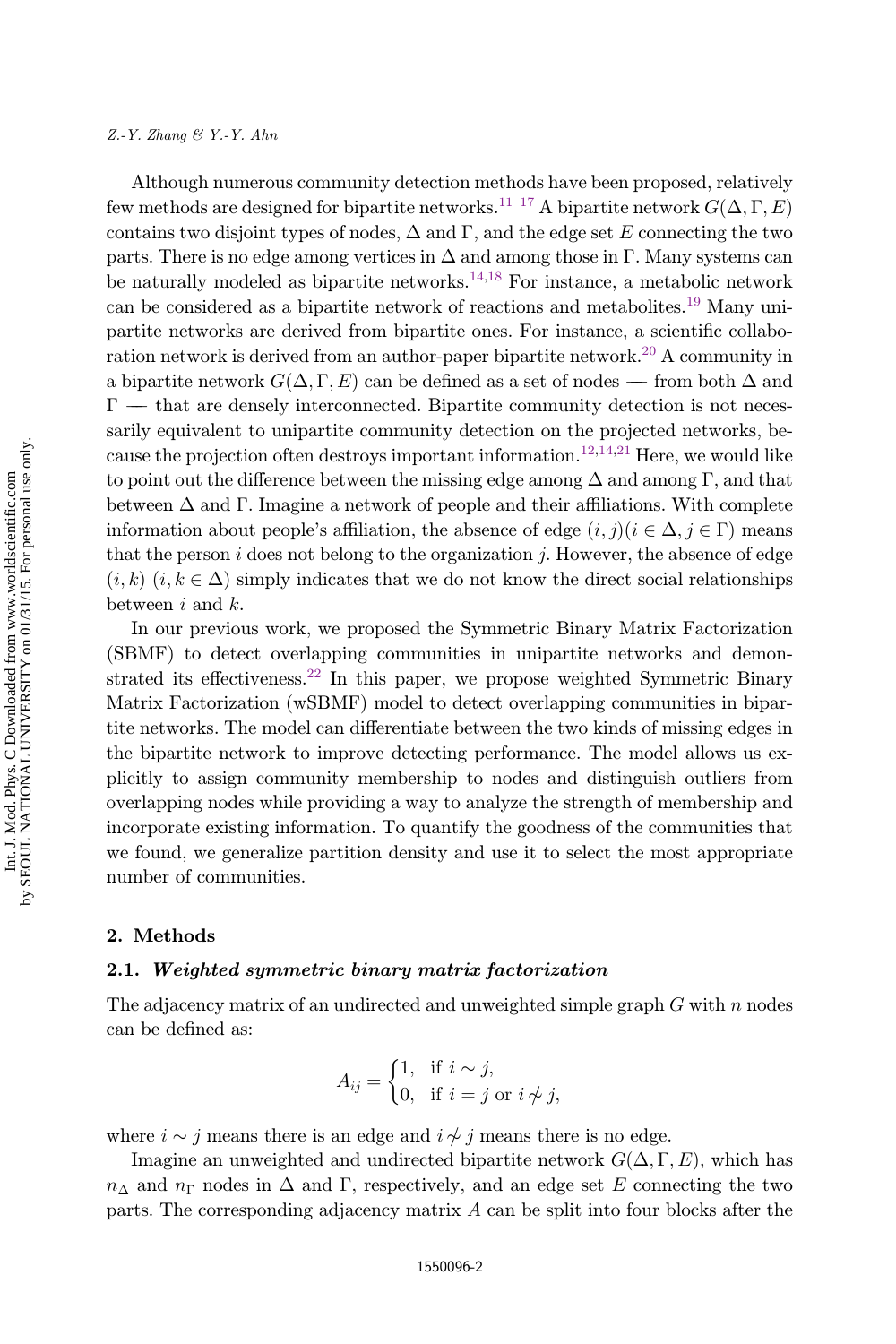$n_{\Delta}$ th row and the  $n_{\Delta}$ th column:

$$
A = \begin{bmatrix} \mathbf{0}_{\Delta} & B \\ B^T & \mathbf{0}_{\Gamma} \end{bmatrix},
$$

where  $0_{\Delta}$  and  $0_{\Gamma}$  are null matrices of size  $n_{\Delta} \times n_{\Delta}$  and  $n_{\Gamma} \times n_{\Gamma}$ , respectively, and

$$
B_{ij} = \begin{cases} 1, & \text{if } i \sim j, \quad i \in \Delta, \ j \in \Gamma, \\ 0, & \text{if } i \not\sim j, \quad i \in \Delta, \ j \in \Gamma. \end{cases}
$$

The meaning of the zeros in  $0_{\Delta}$ ,  $0_{\Gamma}$  is different from that in B. If B captures all existing connections perfectly, then all zeros in  $B$  indicate the absence of the corresponding edges. By contrast, the zeros in  $0_{\Delta}$  and  $0_{\Gamma}$  represent missing information, rather than the absence of edges. To use this information, we introduce a weight matrix L of size  $n \times n$  to handle these unobserved or missing values,<sup>[23](#page-12-0)</sup> which can be defined as:

$$
L_{ij} = \begin{cases} \gamma & \text{if } A_{ij} \text{ is observed,} \\ 0 & \text{if } A_{ij} \text{ is unobserved,} \end{cases}
$$

where  $\gamma$  is a nonnegative weight parameter that captures the reliability of  $A_{ij}$ . For standard bipartite networks, L can be formulated as:

$$
L = \begin{bmatrix} \mathbf{0}_{\boldsymbol{\Delta}} & \mathbf{I}_{\boldsymbol{\Delta},\boldsymbol{\Gamma}} \\ \mathbf{I}_{\boldsymbol{\Gamma},\boldsymbol{\Delta}} & \mathbf{0}_{\boldsymbol{\Gamma}} \end{bmatrix},
$$

where  $I_{\Delta,\Gamma}$  and  $I_{\Gamma,\Delta}$  are matrices where all entries are one, meaning that only the zeros in B are considered. The sizes of  $I_{\Delta,\Gamma}$  and  $I_{\Gamma,\Delta}$  are  $n_{\Delta} \times n_{\Gamma}$  and  $n_{\Gamma} \times n_{\Delta}$ , respectively.

Our wSBMF model can be defined as the following constrained nonlinear programming:

$$
\min_{U} \|L \circ (A - UU^T)\|_1 + \sum_{i} \left(1 - \Theta\left(\sum_j U_{ij}\right)\right)
$$
\nsubject to  $U_{ij}^2 - U_{ij} = 0$ ,  $i = 1, 2, ..., n$ ,  $j = 1, 2, ..., c$ , (1)

where  $\circ$  represents element-wise multiplication (Hadamard product); A is the adjacency matrix of size  $n \times n$   $(n = n_{\Delta} + n_{\Gamma}); U$  is the community membership matrix<br>sugh that  $U = 1$  if node *i* is in the community t, and 0 if otherwise. Note that such that  $U_{it} = 1$  if node i is in the community t, and 0 if otherwise; Note that numerical experiments show that the Frobenius norm on the sparse adjacency matrix A often results in the ultra-sparsity of  $U$ , even null matrix  $U$ , which is not informative enough for real analysis. We use 1-norm instead to obtain more reasonable and explainable matrix U. 1-norm of a matrix X is the largest column sum of  $abs(X)$ , where  $abs(X)_{ij} = abs(X_{ij})$ , and  $abs(\cdot)$  is the absolute value;  $\Theta$  is the Heaviside step function such that for some matrix  $X$ ,

$$
\Theta(X)_{ij} := \begin{cases} 1 & \text{if } X_{ij} > 0; \\ 0 & \text{if } X_{ij} \le 0. \end{cases}
$$

 $\overline{\mathbf{g}}$ 

Int. J. Mod. Phys. C Downloaded from www.worldscientific.com<br>SEOUL NATIONAL UNIVERSITY on 01/31/15. For personal use only. by SEOUL NATIONAL UNIVERSITY on 01/31/15. For personal use only.Int. J. Mod. Phys. C Downloaded from www.worldscientific.com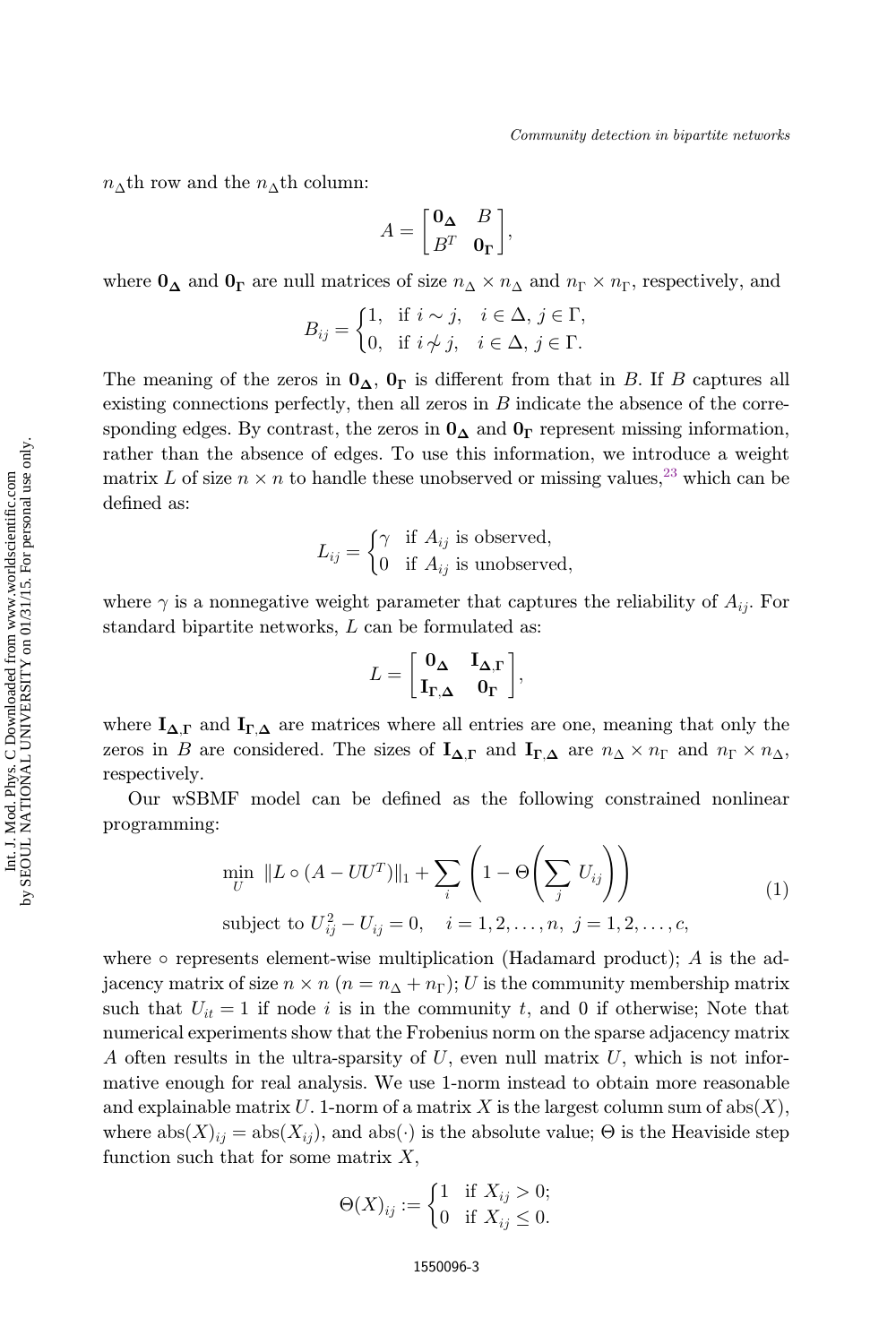### $Z.-Y.$  Zhang  $\mathcal{B}$  Y.-Y. Ahn

L chooses which entries of the adjacency matrix should be considered in the optimization and thus allows us to incorporate existing knowledge. For instance, if we already know that some edges are present between nodes in  $\Delta$ , then we can update the corresponding elements of L from zero to  $\gamma$ . If we want to ignore edges in B, we can simply update the corresponding element of  $L$  from one to zero. We can even vary  $\gamma$  across elements if we can assess the reliability of the incorporated knowledge.

We initialize  $U$  by solving the following weighted Symmetric Nonnegative Matrix Factorization model:

$$
\min_{U} \|L \circ (A - UU^{T})\|_{F}^{2}
$$
\nsubject to  $U_{ij} \geq 0, i = 1, 2, ..., n, j = 1, 2, ..., c,$ \n
$$
\sum_{j=1}^{c} U_{ij} = 1, i = 1, 2, ..., n.
$$
\n(2)

Then we fix U, and discretize the domain  $\{u : 0 \le u \le \max(U)\}\)$  to find  $\hat{u}$  that minimizes the following, simpler optimization problem:

$$
\min_{U} \|L \circ (A - \Theta(U - u)\Theta(U - u)^{T})\|_{1} + \sum_{i} \left(1 - \sum_{j} \Theta(U - u)_{ij}\right), \quad (3)
$$

where  $u$  is a scalar. Finally, we obtain the binary matrix  $U$  as follows:

$$
U:=\Theta(U-\hat{u}).
$$

To optimize U for model  $(2)$ , we initialize U using the algorithm of alternative least squares error developed for  $NMF^{24,25}$  $NMF^{24,25}$  $NMF^{24,25}$ :

$$
\min_{U_1, U_2} \|B - U_1 U_2^T\|_F^2 \n\text{subject to} \quad U_1 \ge 0, \ U_2 \ge 0.
$$
\n(4)

See Algorithm [1](#page-11-0) Appendix.

Then, based on the boundedness theorem,  $26-28$  $26-28$  $26-28$  we normalize  $U_1$  and  $U_2$  to balance their scales:

$$
U_1 = U_1 D_1^{-1/2} D_2^{1/2}, \quad U_2 = U_2 D_2^{-1/2} D_1^{1/2}, \tag{5}
$$

where

$$
D_1 = \text{diag}(\max U_1(:,1), \max U_1(:,2), \dots, \max U_1(:,c));
$$
  
\n
$$
D_2 = \text{diag}(\max U_2(:,1), \max U_2(:,2), \dots, \max U_2(:,c));
$$

and diag $(a_1, a_2, \ldots, a_n)$  is the diagonal matrix whose diagonal entries starting from the upper left corner are  $a_1, a_2, \ldots, a_n$ .  $U_1(:,i)$  is the *i*th column of  $U_1$ . Finally, we merge  $U_1$  and  $U_2$  into U such that  $U = \begin{bmatrix} U_1 \\ U_2 \end{bmatrix}$  $\begin{bmatrix} U_1 \\ V_1 \end{bmatrix}$ , and employ the algorithm of multiplicative update rules for model (2). See Algorithm [2](#page-12-0) Appendix.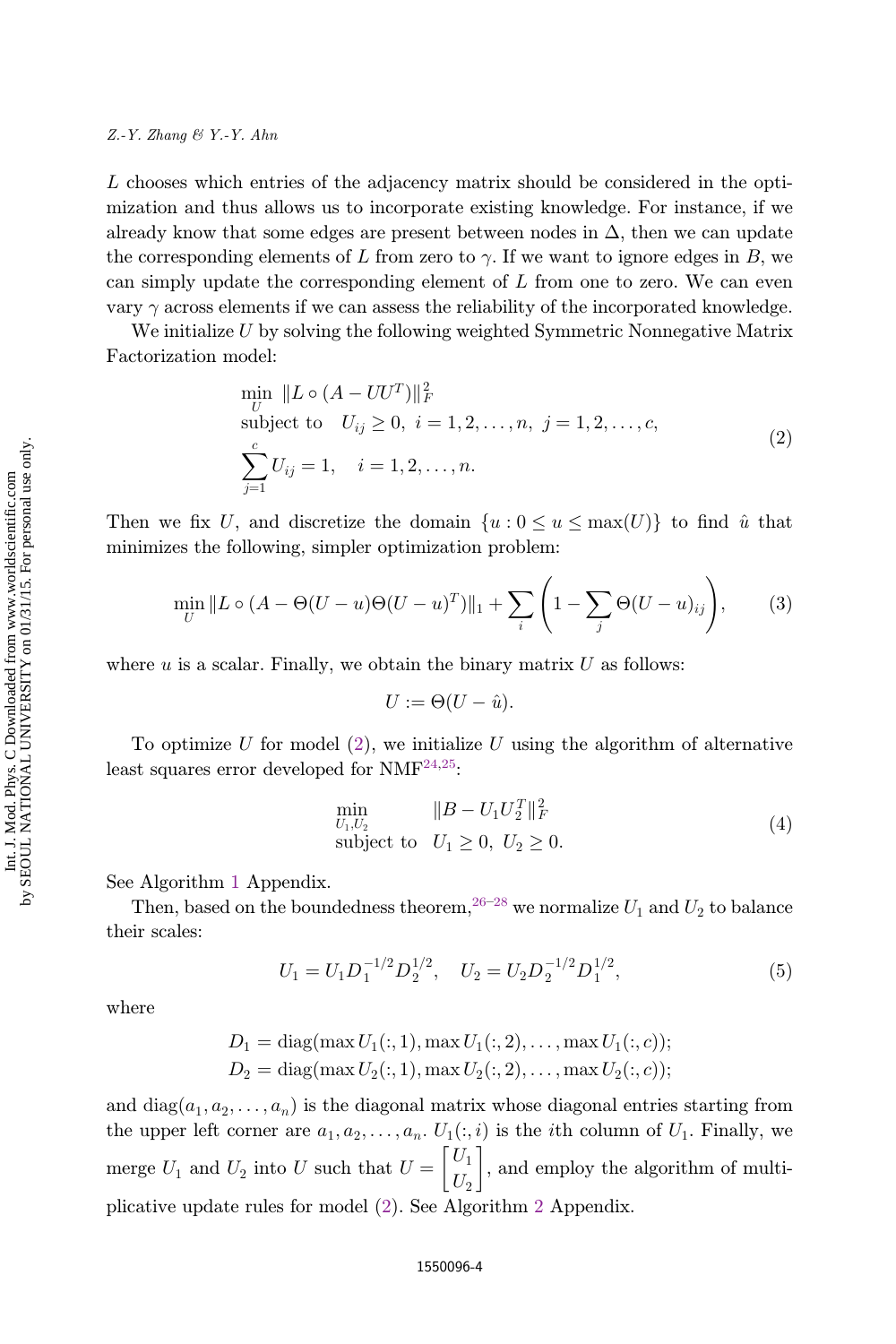### 2.2. Model selection

We have proposed a modified partition density to select the appropriate number of communities.<sup>[5,22](#page-12-0)</sup> The modified partition density is defined as:

$$
D = \sum_{\alpha=1}^{c} \frac{1}{q^{(\alpha)}} \frac{n^{(\alpha)}}{N} D^{(\alpha)},
$$

where  $D^{(\alpha)}$  is the partition density of community  $\alpha$ :

$$
D^{(\alpha)} = \frac{m^{(\alpha)} - m^{(\alpha)}}{\overline{m}^{(\alpha)} - \underline{m}^{(\alpha)}},
$$

and  $\underline{m}^{(\alpha)} = (n^{(\alpha)} - 1), \overline{m}^{(\alpha)} = n^{(\alpha)}(n^{(\alpha)} - 1)/2$  are the minimum and maximum<br>possible numbers of links between the podes in the community  $\alpha$ , respectively,  $n^{(\alpha)}$ possible numbers of links between the nodes in the community  $\alpha$ , respectively;  $n^{(\alpha)}$ and  $m^{(\alpha)}$  are the number of nodes and the number of edges in the community  $\alpha$ , respectively;  $q^{(\alpha)} = \max_{j \in \alpha} l_j$  is the maximum number of community memberships  $(l_1)$  among the nodes (a) that belong to the community of N is the sum of the sizes of  $(l_j)$  among the nodes  $(j)$  that belong to the community  $\alpha$ ; N is the sum of the sizes of different communities and the number of outliers.

Here, we generalize it for bipartite networks by transforming each bipartite community to a unipartite one and getting the corresponding partition density. For a community  $\alpha$ , we define the subnetwork  $G^{(\alpha)}$  as the set of nodes in  $\alpha$  and the edges among them. The subnetwork has  $n_{\Delta}^{(\alpha)}$  nodes in  $\Delta$  and  $n_{\Gamma}^{(\alpha)}$  nodes in  $\Gamma$ , and the corresponding adjacency matrix is

$$
A^{(\alpha)} = \begin{bmatrix} \mathbf{0} & B^{(\alpha)} \\ B^{(\alpha)T} & \mathbf{0} \end{bmatrix}.
$$

Then, we transform the bipartite subnetwork  $G^{(\alpha)}$  to a unipartite subnetwork  $G^{(\alpha)'}$  by overlaying the two projections onto  $\Delta$  and  $\Gamma$ . The adjacency matrix  $A^{(\alpha)}$ becomes:

$$
A^{(\alpha)'}=\begin{bmatrix} B^{(\alpha)}B^{(\alpha)T} & B^{(\alpha)} \\ B^{(\alpha)T} & B^{(\alpha)T}B^{(\alpha)} \end{bmatrix},
$$

and the diagonal elements indicate the number of neighbors in the other part that the corresponding node has. The values of  $m^{(\alpha)}, \overline{m}^{(\alpha)}$  and  $\underline{m}^{(\alpha)}$  are changed to:

$$
m^{(\alpha)'} = \sum_{i,j} (A^{(\alpha)'} - \text{diag}(A^{(\alpha)'}))_{ij}/2,
$$

where  $\text{diag}(A^{(\alpha)'})$  is the diagonal matrix whose diagonal entries are those of  $A^{(\alpha)'}$ ;

$$
\overline{m}^{(\alpha)\prime}=\Bigg[\frac{n_\Delta^{(\alpha)}(n_\Delta^{(\alpha)}-1)}{2}n_\Gamma^{(\alpha)}+\frac{n_\Gamma^{(\alpha)}(n_\Gamma^{(\alpha)}-1)}{2}n_\Delta^{(\alpha)}+n_\Delta^{(\alpha)}n_\Gamma^{(\alpha)}\Bigg];
$$

and

$$
\underline{m}^{(\alpha)'} = [(n_{\Delta}^{(\alpha)} - 1) + (n_{\Gamma}^{(\alpha)} - 1) + (n_{\Delta}^{(\alpha)} + n_{\Gamma}^{(\alpha)} - 1)].
$$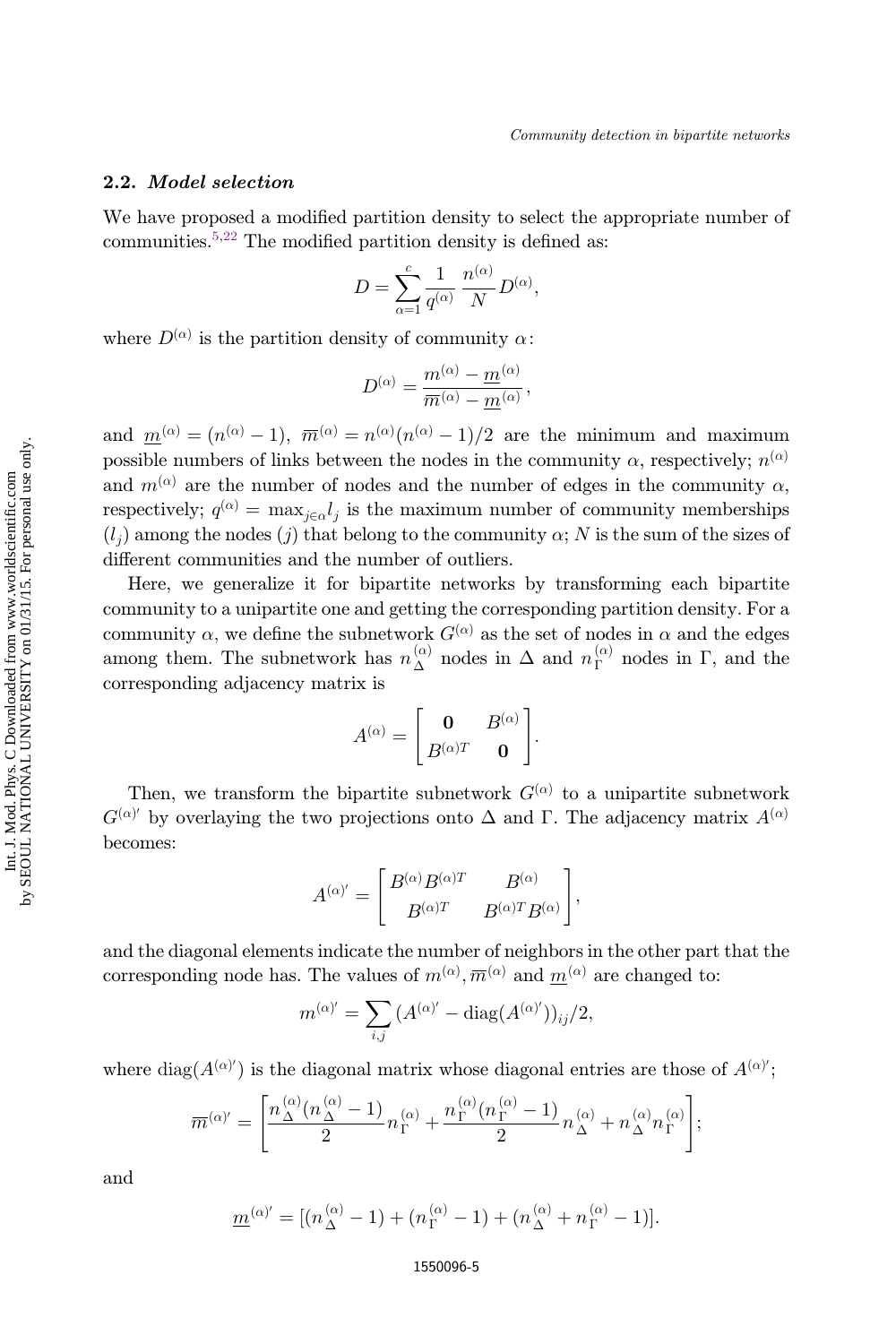Then  $D^{(\alpha)}$  becomes:

$$
D^{(\alpha)'} = \frac{m^{(\alpha)'} - m^{(\alpha)'} }{\overline{m}^{(\alpha)'} - \overline{m}^{(\alpha)'}}
$$

and the generalized partition density is:

$$
D' = \sum_{\alpha=1}^{c} \frac{1}{q^{(\alpha)}} \frac{n^{(\alpha)}}{N} D^{(\alpha)'}.
$$

## 2.3. An illustrative example

We show a small example that illustrates how the method works. Figure 1 exhibits a bipartite network with two communities, which can be clearly recovered by our approach. Specifically, for  $c = 2$  we have  $m^{(1)} = 136$ ,  $m^{(2)} = 114$ ;  $m^{(1)} =$ 35,  $m^{(2)} = 35$ ;  $\overline{m}^{(1)} = 147$ ,  $\overline{m}^{(2)} = 147$ ;  $q^{(1)} = 2$ ,  $q^{(2)} = 2$  and  $N = 20$ . Let us illustrate how we can incorporate existing knowledge. If we know that Nodes III and IV are in the same community, then we can revise  $A$  and  $L$  such that the elements in the positions of  $(13, 14)$  and  $(14, 13)$  are 1. The result for events is changed to

|  | $\begin{bmatrix} 1 & 1 & 1 & 1 & 1 & 0 \end{bmatrix}^T$ |  |  |
|--|---------------------------------------------------------|--|--|
|  | $\begin{bmatrix} 0 & 0 & 0 & 1 & 1 & 1 \end{bmatrix}$   |  |  |

which group III and IV together.

Note that the bipartite network can be projected onto the Event part or onto the People part. Two events are connected if they have at least one common neighbor in the People part, resulting in a complete network containing six nodes. The loss of information is obvious and the community structures vanish, which means that the problem of community detection in bipartite networks is not reducible to unipartite case.



Fig. 1. (Color online) Illustration of wSBMF method. The network consists of events and people and exhibits two overlapping groups where some individuals  $(4)$ – $(7)$  belong to both communities.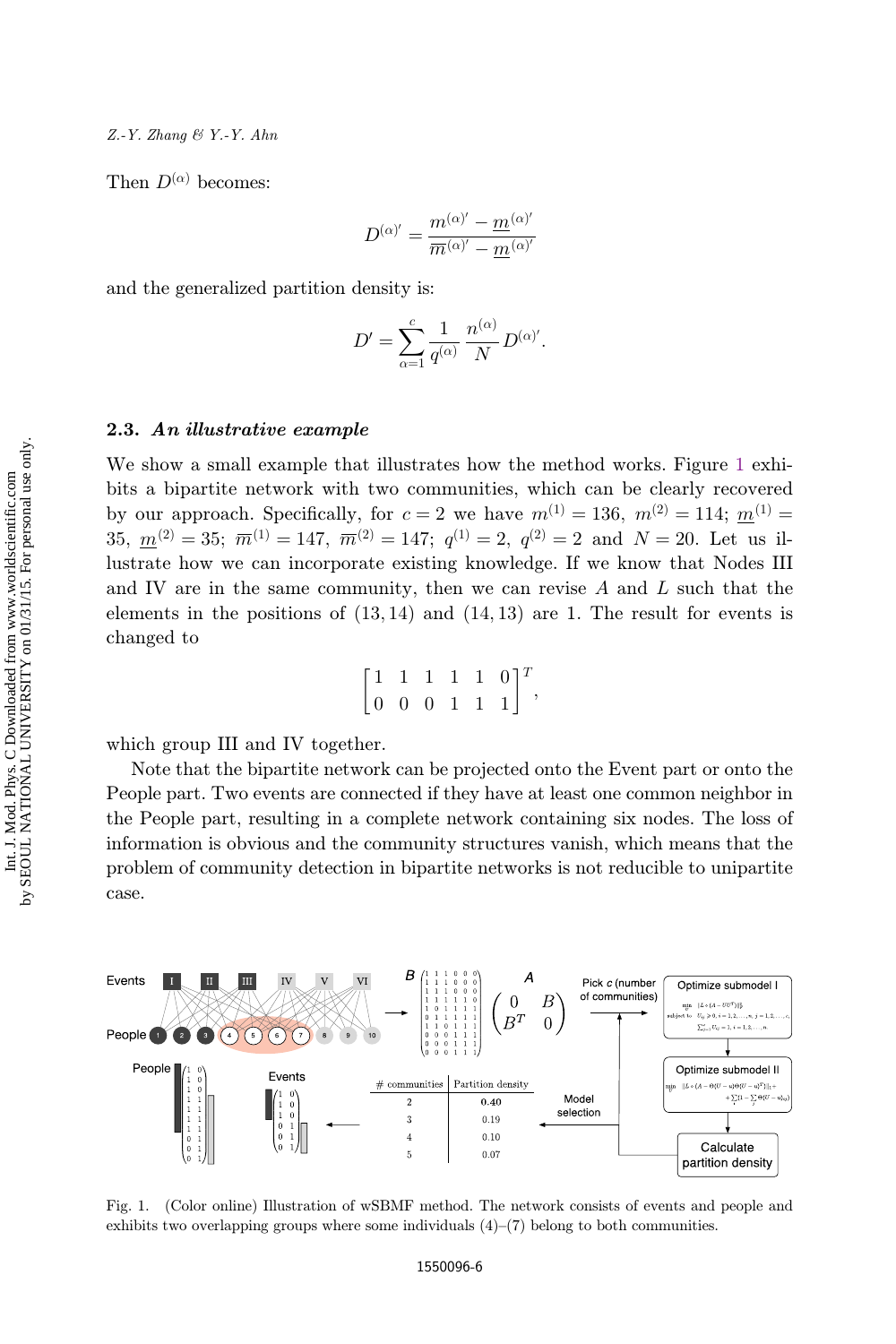## 2.4. Possible extensions

The wSBMF model can be naturally extended to M-partite networks, whose adjacency matrix can be split into  $M \times M$  blocks:

$$
A = \begin{bmatrix} \mathbf{0}_{\Lambda_1,\Lambda_1} & B_{\Lambda_1,\Lambda_2} & \mathbf{0}_{\Lambda_1,\Lambda_3} & \cdots & \mathbf{0}_{\Lambda_1,\Lambda_M} \\ B_{\Lambda_1,\Lambda_2}^T & \mathbf{0}_{\Lambda_2,\Lambda_2} & B_{\Lambda_2,\Lambda_3} & \cdots & \mathbf{0}_{\Lambda_2,\Lambda_M} \\ \mathbf{0}_{\Lambda_3,\Lambda_1} & B_{\Lambda_2,\Lambda_3}^T & \mathbf{0}_{\Lambda_3,\Lambda_3} & \cdots & \mathbf{0}_{\Lambda_3,\Lambda_M} \\ \vdots & \cdots & \cdots & \cdots & \vdots \\ \mathbf{0}_{\Lambda_{M-1},\Lambda_1} & \mathbf{0}_{\Lambda_{M-1},\Lambda_2} & \cdots & \mathbf{0}_{\Lambda_{M-1},\Lambda_{M-1}} & B_{\Lambda_{M-1},\Lambda_M} \\ \mathbf{0}_{\Lambda_M,\Lambda_1} & \mathbf{0}_{\Lambda_M,\Lambda_2} & \cdots & B_{\Lambda_{M-1},\Lambda_M}^T & \mathbf{0}_{\Lambda_M,\Lambda_M} \end{bmatrix},
$$

where  $\mathbf{0}_{\Lambda_i,\Lambda_j}$  is null matrix of size  $n_{\Lambda_i} \times n_{\Lambda_j}$ , and

$$
B_{\Lambda_i,\Lambda_{i+1}ab} = \begin{cases} 1, & \text{if } a \sim b, \ a \in \Lambda_i, \ b \in \Lambda_{i+1} \\ 0, & \text{if } a \not\sim b, \ a \in \Lambda_i, \ b \in \Lambda_{i+1}, \ i = 1,2,\ldots, M-1. \end{cases}
$$

In this case, L should be reformulated as:

$$
L = \left[ \begin{array}{cccc} \textbf{0}_{\Lambda_1, \Lambda_1} & \textbf{I}_{\Lambda_1, \Lambda_2} & \textbf{0}_{\Lambda_1, \Lambda_3} & \cdots & \textbf{0}_{\Lambda_1, \Lambda_M} \\ \textbf{I}_{\Lambda_2, \Lambda_1} & \textbf{0}_{\Lambda_2, \Lambda_2} & \textbf{I}_{\Lambda_2, \Lambda_3} & \cdots & \textbf{0}_{\Lambda_2, \Lambda_M} \\ \textbf{0}_{\Lambda_3, \Lambda_1} & \textbf{I}_{\Lambda_3, \Lambda_2} & \textbf{0}_{\Lambda_3, \Lambda_3} & \cdots & \textbf{0}_{\Lambda_3, \Lambda_M} \\ \vdots & \cdots & \cdots & \cdots & \vdots \\ \textbf{0}_{\Lambda_{M-1}, \Lambda_1} & \textbf{0}_{\Lambda_{M-1}, \Lambda_2} & \cdots & \textbf{0}_{\Lambda_{M-1}, \Lambda_{M-1}} & \textbf{I}_{\Lambda_{M-1}, \Lambda_M} \\ \textbf{0}_{\Lambda_M, \Lambda_1} & \textbf{0}_{\Lambda_M, \Lambda_2} & \cdots & \textbf{I}_{\Lambda_M, \Lambda_{M-1}} & \textbf{0}_{\Lambda_M, \Lambda_M} \end{array} \right],
$$

where  $\mathbf{I}_{\Lambda_i,\Lambda_j}$  is matrix where all entries are one with size  $n_{\Lambda_i} \times n_{\Lambda_j}$ .

### 3. Results

In this section, we evaluate the performance of our method using both synthetic and real-world networks.

#### 3.1. Datasets description

We first discuss the existing bipartite benchmark networks.<sup>[11](#page-12-0)</sup> The benchmark has five communities, each having the same number of nodes. Edges only exist between  $\Delta$  and  $\Gamma$  with possibility  $p_{\text{in}}$  if they are in the same community and  $p_{\text{out}}$  if otherwise. Often,  $p_{\text{in}}$  is set equal to either 0.5 or 0.9 and  $p_{\text{out}}$  is set as  $\alpha p_{\text{in}}$ , where  $\alpha$  varies from 0 to 1. With increasing  $\alpha$ , the community structure becomes less clear. Here, we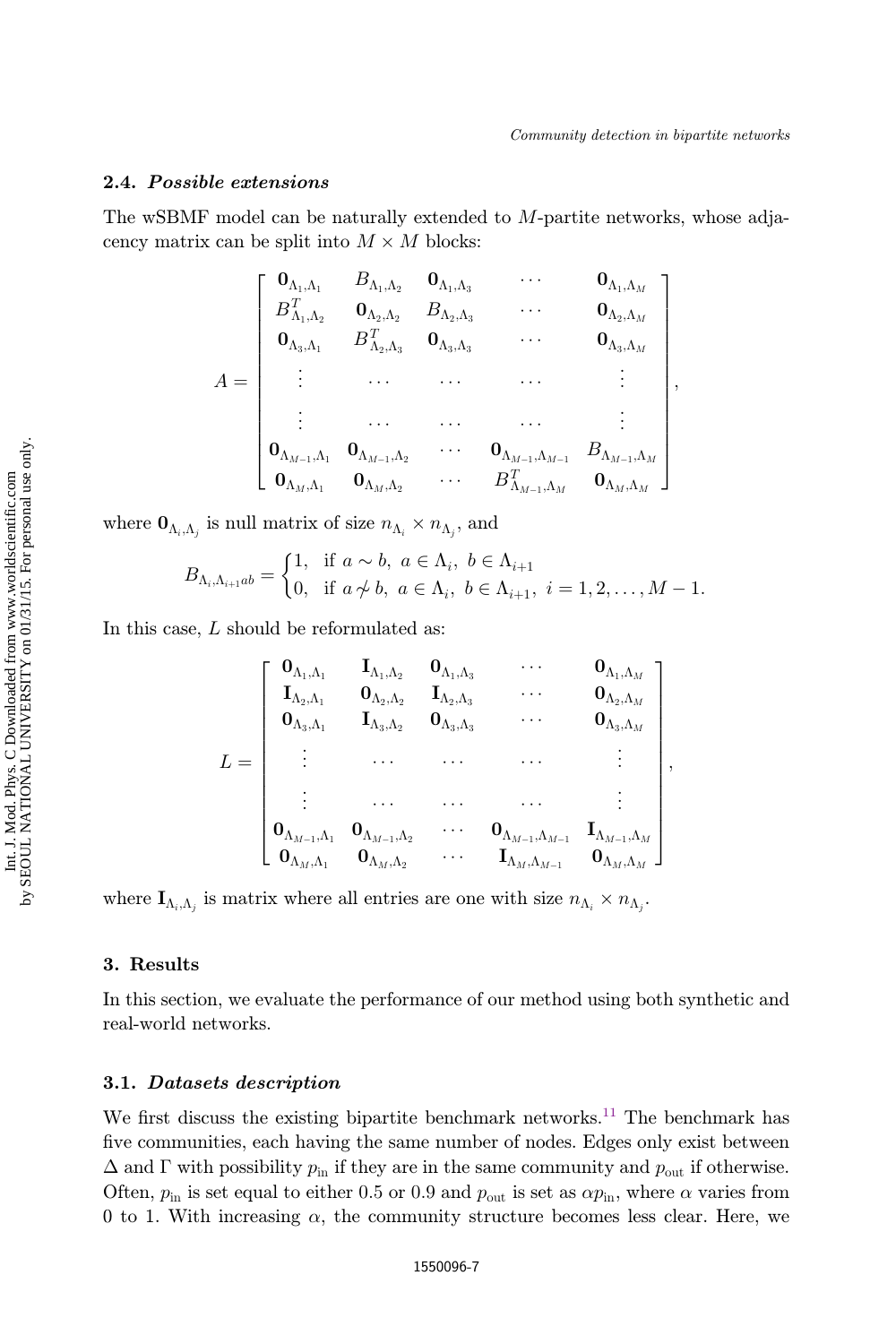propose two new, more realistic benchmark graphs that exhibit overlaps, variable community sizes, and fixed density with different mixing parameters.

- . Nonoverlapping communities: This class of networks has four communities with the same number of nodes (each with 32 from  $\Delta$  and 32 from  $\Gamma$ ). Edges exist only between  $\Delta$  and  $\Gamma$ . On average, each node has  $Z_{\text{in}} + Z_{\text{out}} = 16$  edges. In other words, each node in  $\Delta$  has  $Z_{\text{in}}$  neighbors within its own community and  $Z_{\text{out}}$  ones outside. With decreasing  $Z_{\text{out}}$ , the community structures become clearer.
- Overlapping communities: This class of networks has  $c$  communities and the number of nodes in each community can differ from each other. A community  $\alpha$ contains  $n_{\Delta}^{(\alpha)}$  nodes and  $n_{\Gamma}^{(\alpha)}$  ones in  $\Delta$  and  $\Gamma$ , respectively. On average each  $\Delta$ node in the community  $\alpha$  has  $Z_{\text{in}}^{(\alpha)}$   $\Gamma$  neighbors in its own community and  $Z_{\text{out}}^{(\alpha)}$   $\Gamma$ neighbors in other communities. Actually, since we should have  $Z_{\rm in}^{(\alpha)}/n_\Gamma^{(\alpha)}$  $Z_{\text{in}}^{(\alpha')}/n_{\Gamma}^{(\alpha')}$ , and  $Z_{\text{out}}^{(\alpha)}/(\sum_{t}n_{\Gamma}^{(t)}-n_{\Gamma}^{(\alpha)})=Z_{\text{in}}^{(\alpha')}/(\sum_{t}n_{\Gamma}^{(t)}-n_{\Gamma}^{(\alpha')})$ ,  $\alpha, \alpha'=1, 2, ...$ c, it is enough only to give  $Z_{\text{in}}^{(1)}$  and  $Z_{\text{out}}^{(1)}$  to generate the network. In our setting there are four communities containing  $32\Delta$  nodes and  $32\Gamma$  ones in each community. In addition, there are t overlapping  $\Delta$  nodes between communities  $\alpha$  and  $\alpha + 1$ ,  $\alpha = 1, 2, 3$ .  $Z_{\text{in}}^{(1)}$  and  $Z_{\text{out}}^{(1)}$  are set to 10 and 6, respectively.

We also use real-world networks for evaluation.

- Southern women network<sup>[29](#page-13-0)</sup>: This dataset is the network describing the relations between 18 women and 14 social events. Edges only exist between the women and the events, which makes the graph bipartite. There are 89 edges. The network is commonly used as a benchmark for bipartite community detection.
- Senator network<sup>a</sup>: This is the network of 110 US senators connected by voting records for 696 bills. There is an edge between the senator and the bill if the senator voted for the bill.We remove inactive senators who abstained from more than 30% of the bills and also the inactive bills which are waived by more than 30% of senators. The final dataset contains 96 senators and 690 bills. There are still abstention cases in the network, which are considered as missing values and can be handled by L.

#### 3.2. Assessment standards

Normalized mutual information is used as the standard to evaluate community structure detection performance. The value can be formulated as follows<sup>30</sup>:

$$
I_{\text{norm}}(M_1, M_2) = \frac{\sum_{i=1}^{c} \sum_{j=1}^{c} n_{ij} \ln \frac{n_{ij}n}{n_i^{(1)} n_j^{(2)}}}{\sqrt{\left(\sum_{i=1}^{c} n_i^{(1)} \ln \frac{n_i^{(1)}}{n}\right) \left(\sum_{j=1}^{c} n_j^{(2)} \ln \frac{n_j^{(2)}}{n}\right)}},
$$

ahttp://www.senate.gov/.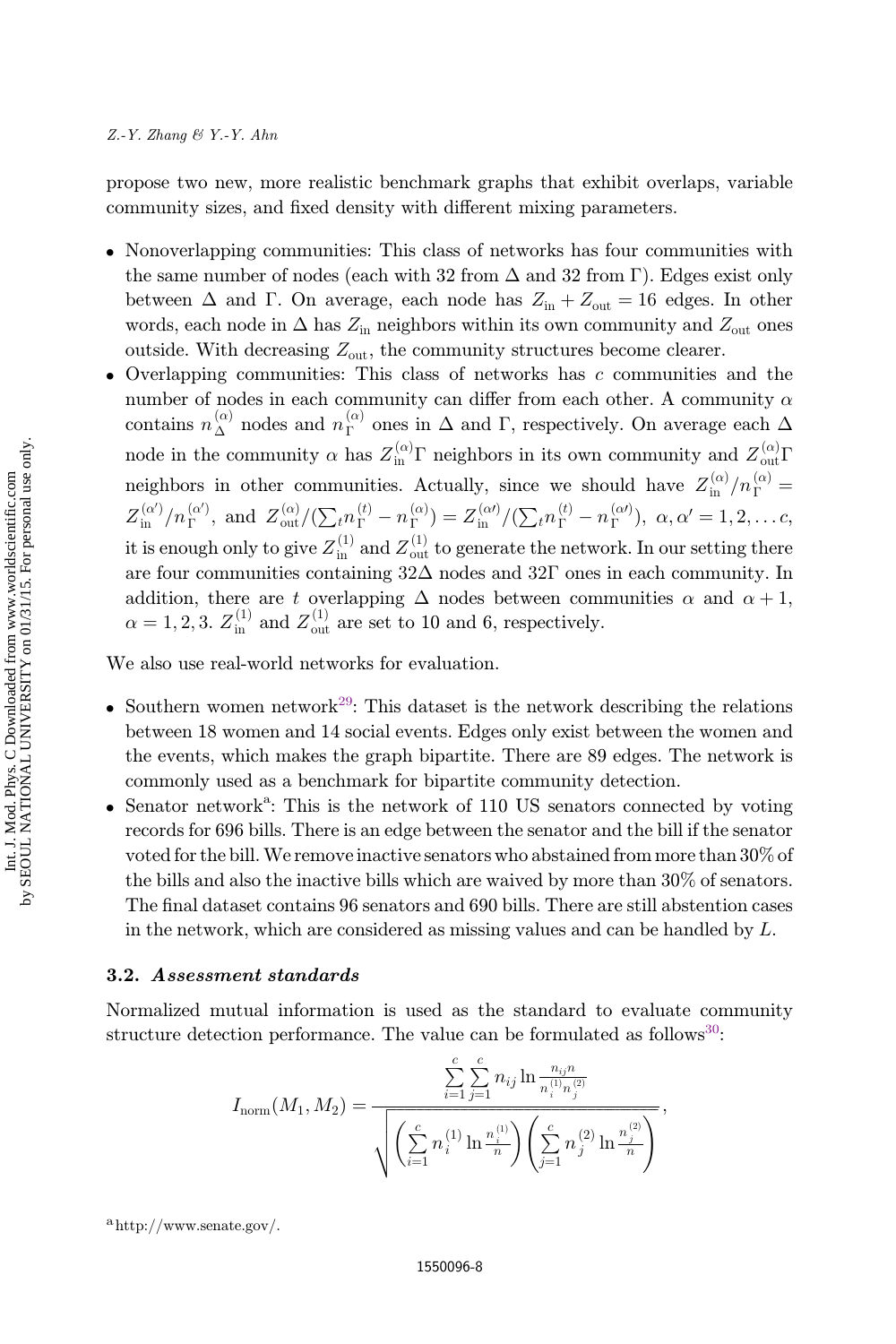where  $M_1$  and  $M_2$  are the true cluster label and the computed cluster label, respectively; c is the community number; n is the number of nodes;  $n_{ij}$  is the number of nodes in the true cluster i that are assigned to the computed cluster j;  $n_i^{(1)}$  is the number of nodes in the true cluster i and  $n_j^{(2)}$  is the number of nodes in the computed cluster j. The larger the values of NMI, the better the graph partitioning results. For overlapping benchmarks we use the generalized normalized mutual information.[31](#page-13-0)

## 3.3. Results

We compare our method with the BRIM model,<sup>11</sup> which is the only method that we can get the codes, on the synthetic benchmarks. Note the BRIM method cannot handle overlapping communities and missing values in the network. To show that the problem of detecting overlapping communities in bipartite networks is not trivial and cannot be reduced to the unipartite case, we also compare our method with SBMF model<sup>[22](#page-12-0)</sup> on the two unipartite networks  $\Delta$  and  $\Gamma$ , where the two nodes are connected if they have at least one common neighbor.

In many real scenarios there is background information available. We can incorporate it into the detection process by revising the objective matrix A and the weight matrix L to improve the performance of detection and the interpretability of the results. Specifically, we consider two types of background information for node pairs of the same type (i.e.  $\Delta$  or  $\Gamma$ ): (i) existence constraint  $C_e$ :  $(i, j) \in C_e$  means<br>that nodes i and i are connected; (ii) absence constraint  $C_e$ ; (i.j.)  $\subset C$  means that that nodes i and j are connected; (ii) absence constraint  $C_a$ :  $(i, j) \in C_a$  means that nodes i and j are not connected.

We only consider incorporating background information on the nodes in  $\Delta$  in this paper for simplicity. Given a bipartite network with  $n_{\Delta}$  nodes in  $\Delta$ , there are  $n_{\Delta}(n_{\Delta}-1)/2$  pairs of nodes available. We randomly select 5% of pairs for prior information: if the two nodes in one pair have the same community label, we assume that they belong to  $C_e$ , otherwise they belong to  $C_a$ .<sup>[32,33](#page-13-0)</sup> The zero matrices  $\mathbf{0}_{\Gamma}$  in A and L are revised accordingly:

$$
\mathbf{0}_{\Delta ij} = \begin{cases} 1, & \text{if } (i, j) \in C_e, \\ 0, & \text{otherwise,} \end{cases}
$$
 (6)

where  $\mathbf{0}_{\Delta}$  is the submatrix in A.

$$
\mathbf{0}_{\Delta ij} = \begin{cases} \gamma, & \text{if } (i, j) \in C_e \text{ or } (i, j) \in C_a, \\ 0, & \text{otherwise,} \end{cases}
$$
(7)

where  $\mathbf{0}_{\Delta}$  is the submatrix in L. We set  $\gamma$  equal to 1.

The results are shown in Figs. [2](#page-9-0) and [3](#page-9-0). They show that the wSBMF method is much better than SBMF on unipartite networks, indicating the nonreducible property of community detection problem in bipartite networks, and it also performs better than BRIM in nonoverlapping community benchmark graphs. Our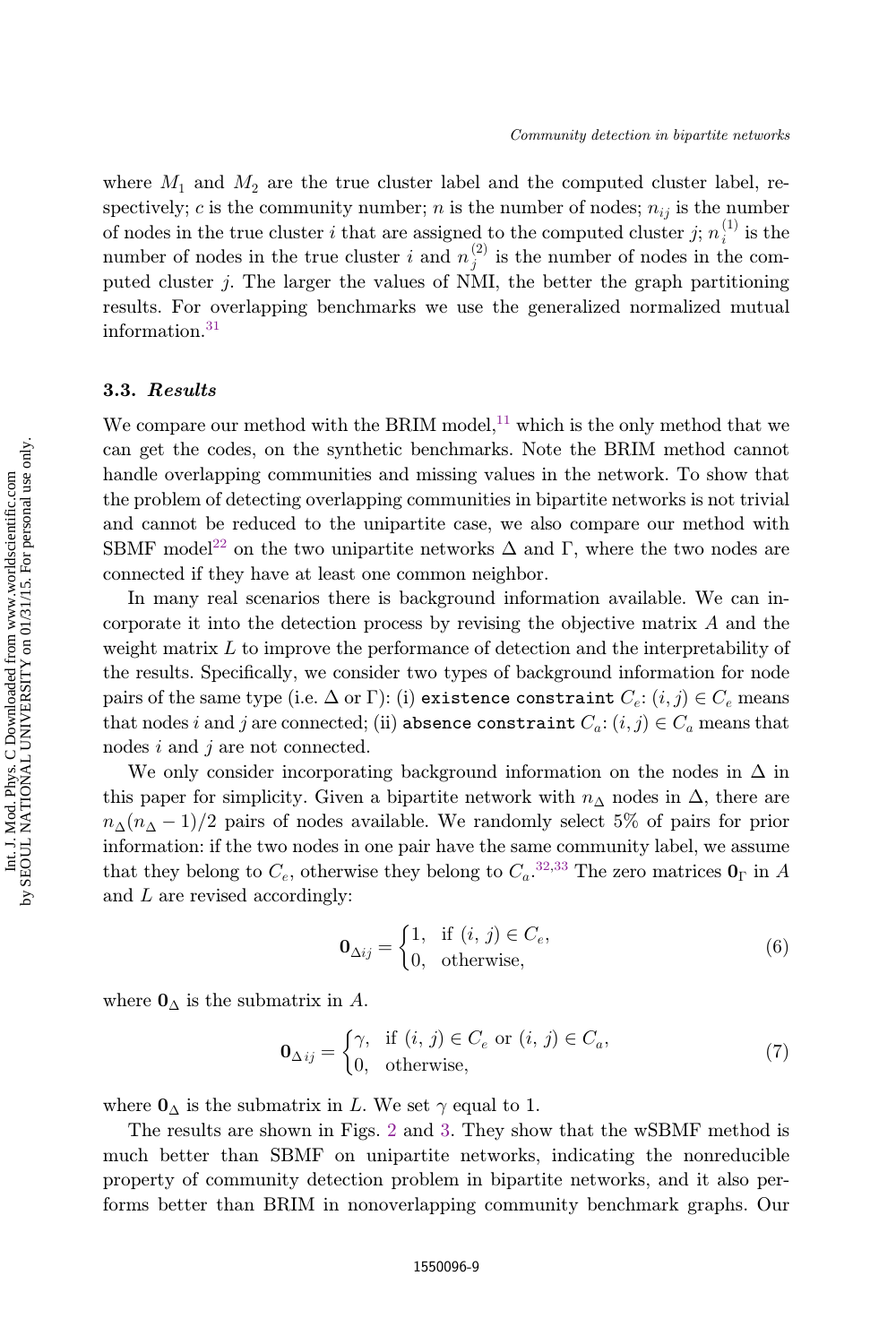<span id="page-9-0"></span>

Fig. 2. (Color online) Performance of BRIM and wSBMF on the bipartite networks, SBMF on the monopartite networks, and the number of communities estimated by BRIM and wSBMF on nonoverlapping networks. We randomly select 5% of pairs in  $\Delta$  for background information.



Fig. 3. (Color online) Performance of wSBMF and the number of communities estimated by SBMF on overlapping networks. We randomly select 5% of pairs in  $\Delta$  for background information.



Fig. 4. Averaged partition density of wSBMF versus community number on (a) women network and (b) senator network.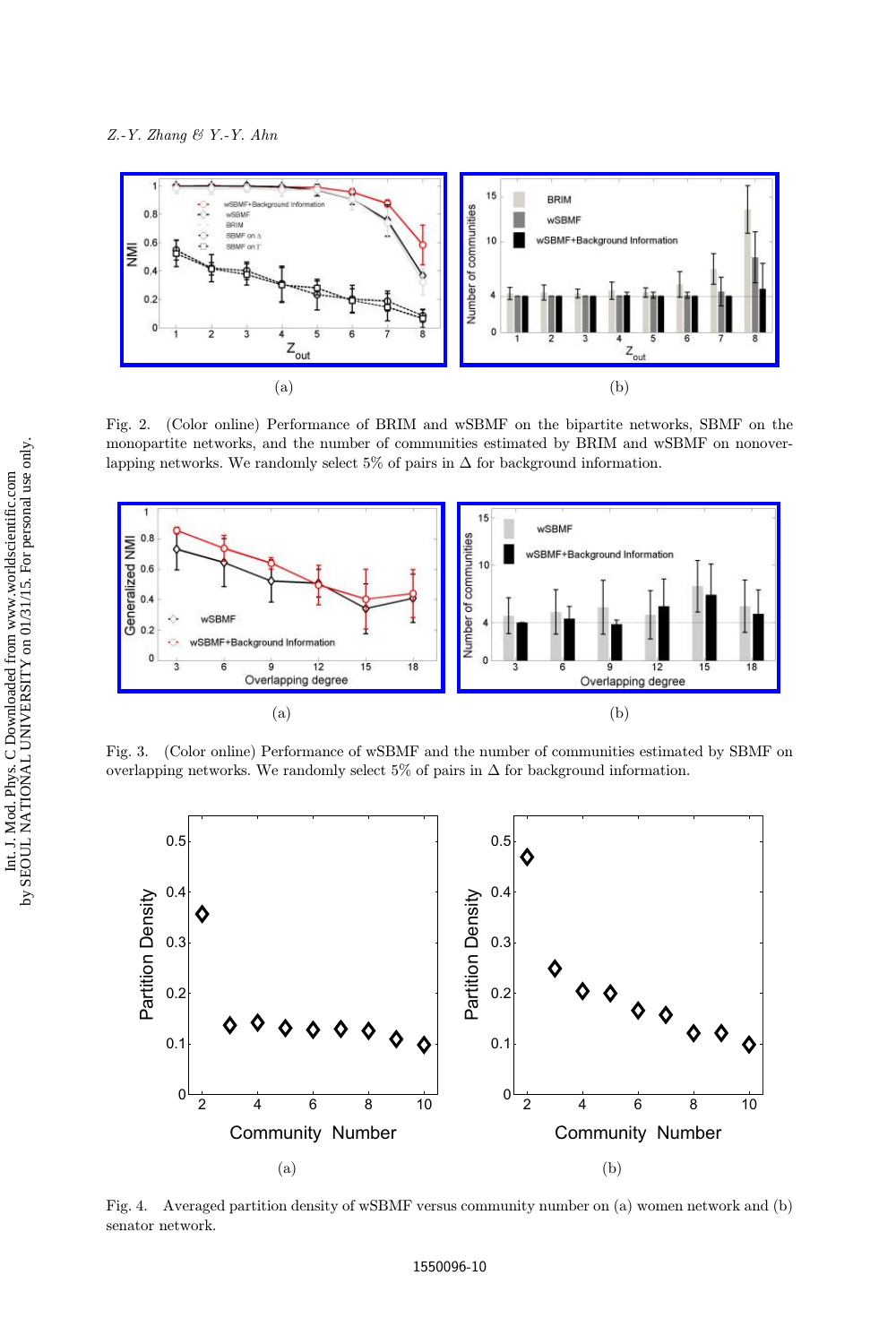<span id="page-10-0"></span>

Fig. 5. (Color online) Communities detected by wSBMF model in the women network. There are no outliers and overlapping nodes.

method can identify reasonable number of communities, and the background information can significantly improve the results. We also evaluate the method on the southern women network and the senator network. Figure [4](#page-9-0) shows the results of partition density under different community numbers on the two networks, and the most appropriate number is 2 for both of them. For the southern women network, the result is very similar to that in Ref. [29](#page-13-0), where there are two groups in women, women  $1 - 9$  and  $9 - 18$ . For the senator network, the result is consistent with American two-party politics. Figure 5 shows the result of community structure on the women network detected by wSBMF. We also use exponential entropy  $e^{H_i}$ ,  $i = 1, 2, ..., n_{\Delta}$ ,<sup>[34](#page-13-0)</sup> to analyze the strength of women's community



Fig. 6. Exponential entropy of women. Higher value means fuzzier membership degree.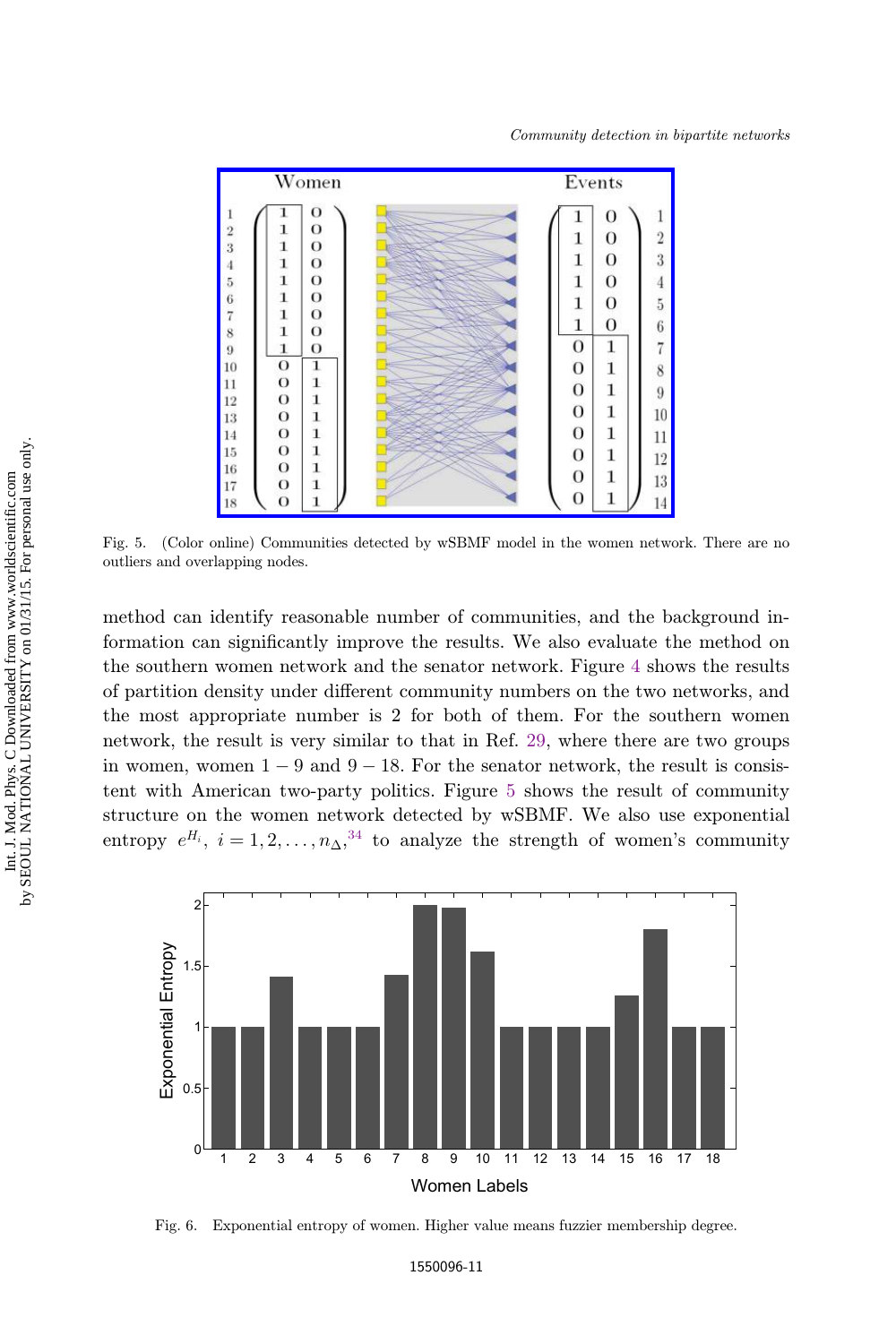<span id="page-11-0"></span>memberships, where

$$
H_i = -\sum_{j=1}^{2} U_{ij} \log U_{ij}, \quad i = 1, 2, \dots, n_{\Delta}.
$$

The result is given in Fig. [6](#page-10-0).

## 4. Discussion

In this paper, we have shown how to apply SBMF and partition density to find communities in bipartite networks. The model is parameter free, easy to implement, and flexible enough to incorporate background information. Experimental results on both the synthetic and real-world networks demonstrate the effectiveness of the proposed method.

There are two interesting problems for future work: (i) extension of the method to weighted bipartite networks and directed bipartite networks; and (ii) theoretical investigation on partition density and algorithm design for its direct optimization.

#### Acknowledgment

Z.-Y. Zhang was supported by the National Natural Science Foundation of China under Grant No. 61203295, 11401602 and 71401189.

## Appendix

Summarization of Algorithms 1 and [2](#page-12-0). We set the iteration number  $C_1$  equal to 10 and the iteration number  $C_2$  equal to 100.

**Algorithm 1** Nonnegative Matrix Factorization (Alternative Least Squares Error) **Require:** *B,* C<sup>1</sup> **Ensure:** *U*1*, U*<sup>2</sup> 1: Initialize elements of *U*<sup>1</sup> with nonnegative random numbers drawn from [0*,* 1]. 2: **for**  $t = 1$  :  $C_1$  **do** 3: Solve for  $U_2$  in equation  $U_1^T U_1 U_2 = U_1^T A$ 4:  $U_2 = \max(U_2, 0)$ 5: Solve for  $U_2$  in equation  $U_2 U_2^T U_1^T = U_2 A^T$ 6:  $U_1 = \max(U_1, 0)$ 7: **end for**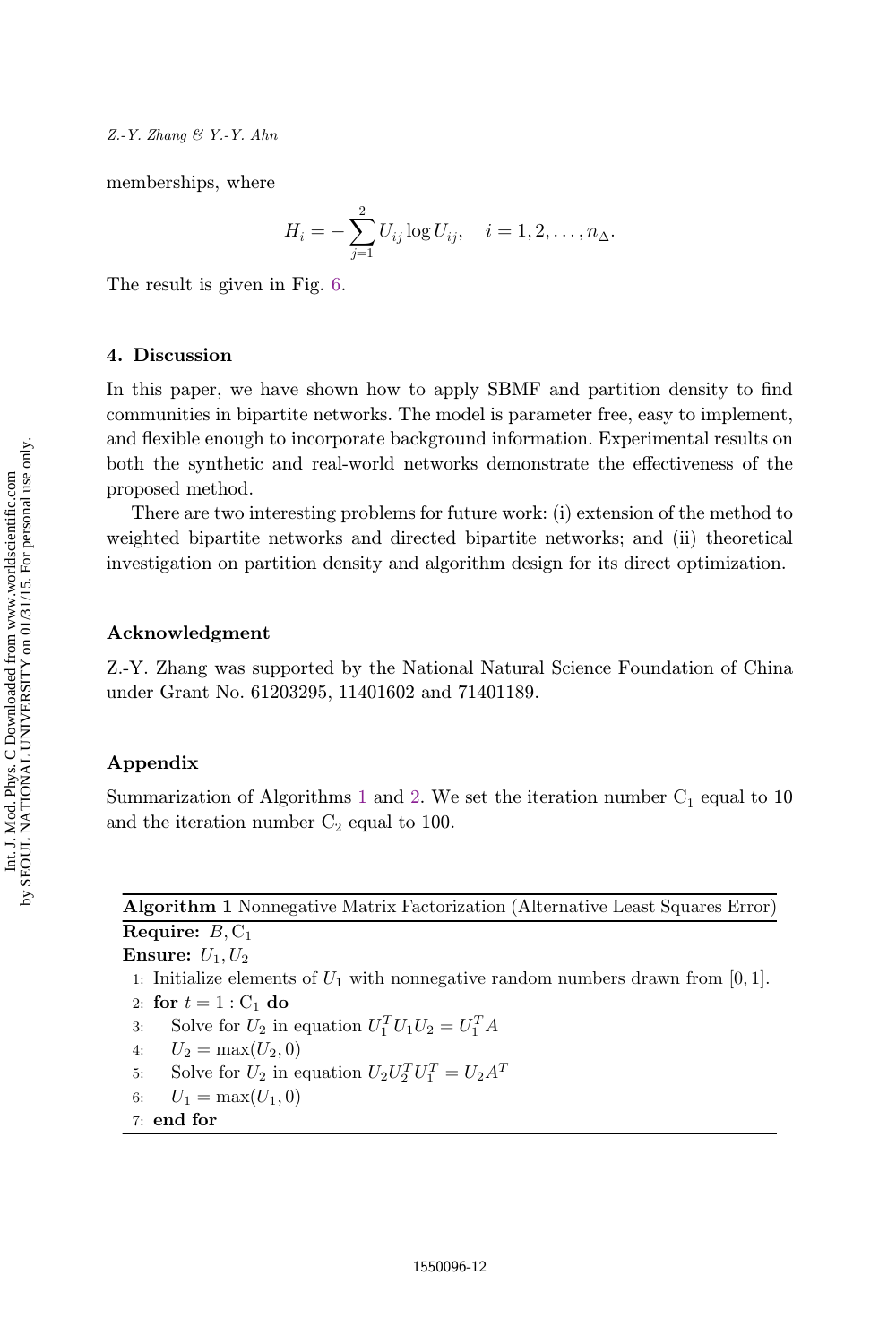# <span id="page-12-0"></span>**Algorithm 2** Weighted Symmetric Nonnegative Matrix Factorization (Multiplicative Updates)

**Require:** *A, U,* C<sup>2</sup> **Ensure:** *U* 1: **for**  $t = 1$  :  $C_2$  **do** 2:  $U := U \circ \frac{[(L \circ A)U]}{[L \circ (UU^T)U]}$ 3: **end for**  $4: U_{ij} := \frac{U_{ij}}{\sum_j U_{ij}}, \ i = 1, 2, \ldots, n$ 

### References

- 1. M. Girvan and M. E. J. Newman, *Proc. Natl. Acad. Sci.* **99**, 7821 (2002).
- $\blacktriangleright$  2. M. E. J. Newman and M. Girvan, *Physical Rev. E* 69, 026113 (2004).
- ▶ 3. M. Dreze *et al., Science* **333**, 601 (2011).
- ▶ 4. M. E. J. Newman, *Proc. Natl. Acad. Sci.* 103, 8577 (2006).
- 5. Y.-Y. Ahn, J. P. Bagrow and S. Lehmann, Nature 466, 761 (2010).
- 6. N. Gulbahce and S. Lehmann,  $BioEssays$  30, 934 (2008).
- 7. M. A. Porter, J.-P. Onnela and P. J. Mucha, Notices Amer. Math. Soc. 56, 1082 (2009).
- ▶ 8. S. Fortunato, *Phys. Rep.* 486, 75 (2010).
- ▶9. X. Wu and Z. Liu, *Physica A* **387**, 623 (2008).
- 10. L. Weng, F. Menczer and Y.-Y. Ahn, arXiv:1306.0158.
- [1](http://www.worldscientific.com/action/showLinks?crossref=10.1103%2FPhysRevE.76.066102&ads=2007PhRvE..76f6102B&isi=000251985800006)1. M. J. Barber, *Phys. Rev. E* 76, 066102 (2007).
- 12. N. Du, B. Wang, B. Wu and Y. Wang, IEEE/WIC/ACM Int. Conf. on Web Intelligence and Intelligent Agent Technology, 2008 (WI-IAT'08), Vol. 1 (IEEE, 2008), pp. 176–179.
- [1](http://www.worldscientific.com/action/showLinks?crossref=10.1103%2FPhysRevE.83.066120&ads=2011PhRvE..83f6120Z&isi=000292263700001)3. W. Zhan, Z. Zhang, J. Guan and S. Zhou, *Phys. Rev. E* 83, 066120 (2011).
- [1](http://www.worldscientific.com/action/showLinks?crossref=10.1103%2FPhysRevE.78.016108&ads=2008PhRvE..78a6108L&isi=000258179000016)4. S. Lehmann, M. Schwartz and L. K. Hansen, Phys. Rev. E 78, 016108 (2008).
- 15. X. Liu and T. Murata, IEEE/WIC/ACM Int. Joint Conf. on Web Intelligence and Intelligent Agent Technologies, 2009 (WI-IAT'09), Vol. 1 (IET, 2009), pp. 50–57.
- [1](http://www.worldscientific.com/action/showLinks?crossref=10.1103%2FPhysRevE.72.056127&ads=2005PhRvE..72e6127L&isi=000233603200036)6. P. G. Lind, M. C. Gonzalez and H. J. Herrmann, Phys. Rev. E 72, 056127 (2005).
- ▶ [1](http://www.worldscientific.com/action/showLinks?crossref=10.1088%2F1367-2630%2F9%2F7%2F228&isi=000251116300002)7. P. G. Lind and H. J. Herrmann, New J. Phys. 9, 228 (2007).
- 18. Y. Y. Ahn, S. E. Ahnert, J. P. Bagrow and A.-L. Barabási, Sci. Rep. 1 (2011).
- [1](http://www.worldscientific.com/action/showLinks?crossref=10.1038%2F35036627&ads=2000Natur.407..651J&isi=000089772800053)9. H. Jeong, B. Tombor, R. Albert, Z. N. Oltvai and A.-L. Barabási, *Nature* 407, 651 (2000).
- ▶ [2](http://www.worldscientific.com/action/showLinks?crossref=10.1103%2FPhysRevE.64.016132&ads=2001PhRvE..64a6132N&isi=000169907300042)0. M. E. J. Newman, *Phys. Rev. E* 64, 016132 (2001).
- [2](http://www.worldscientific.com/action/showLinks?crossref=10.1103%2FPhysRevE.76.046115&ads=2007PhRvE..76d6115Z&isi=000250622100023)1. T. Zhou, J. Ren, M. Medo and Y.-C. Zhang, Phys. Rev. E 76, 046115 (2007).
- [2](http://www.worldscientific.com/action/showLinks?crossref=10.1103%2FPhysRevE.87.062803&ads=2013PhRvE..87f2803Z)2. Z. Y. Zhang, Y. Wang and Y.-Y. Ahn, Phys. Rev. E 87, 062803 (2013).
- [2](http://www.worldscientific.com/action/showLinks?crossref=10.1109%2FLSP.2009.2027163&ads=2010ISPL...17....4L&isi=000270228500001)3. H. Lee, J. Yoo and S. Choi, IEEE Signal Process. Lett. 17, 4 (2010).
- ▶ [2](http://www.worldscientific.com/action/showLinks?crossref=10.1002%2Fenv.3170050203&isi=A1994NZ66000002)4. P. Paatero and U. Tapper, *Environmetrics* 5, 111 (1994).
- [2](http://www.worldscientific.com/action/showLinks?crossref=10.1016%2Fj.csda.2006.11.006&isi=000249912400013)5. M. W. Berry, M. Browne, A. N. Langville, V. P. Pauca and R. J. Plemmons, Comput. Statist. Data Anal. 52, 155 (2007).
- 26. Z.-Y. Zhang, C. Ding, T. Li and X. Zhang, Seventh IEEE Int. Conf. on Data Mining, 2007 (ICDM 2007) (IEEE, 2007), pp. 391–400.
- [2](http://www.worldscientific.com/action/showLinks?crossref=10.1007%2Fs10618-009-0145-2&isi=000273812400002)7. Z.-Y. Zhang, T. Li, C. Ding, X. Ren and X. Zhang, Data Min. Knowl. Discov. 20, 28 (2010).
	- 28. Z.-Y. Zhang, Data Mining: Foundations and Intelligent Paradigms (Springer, 2012), pp. 99–134.